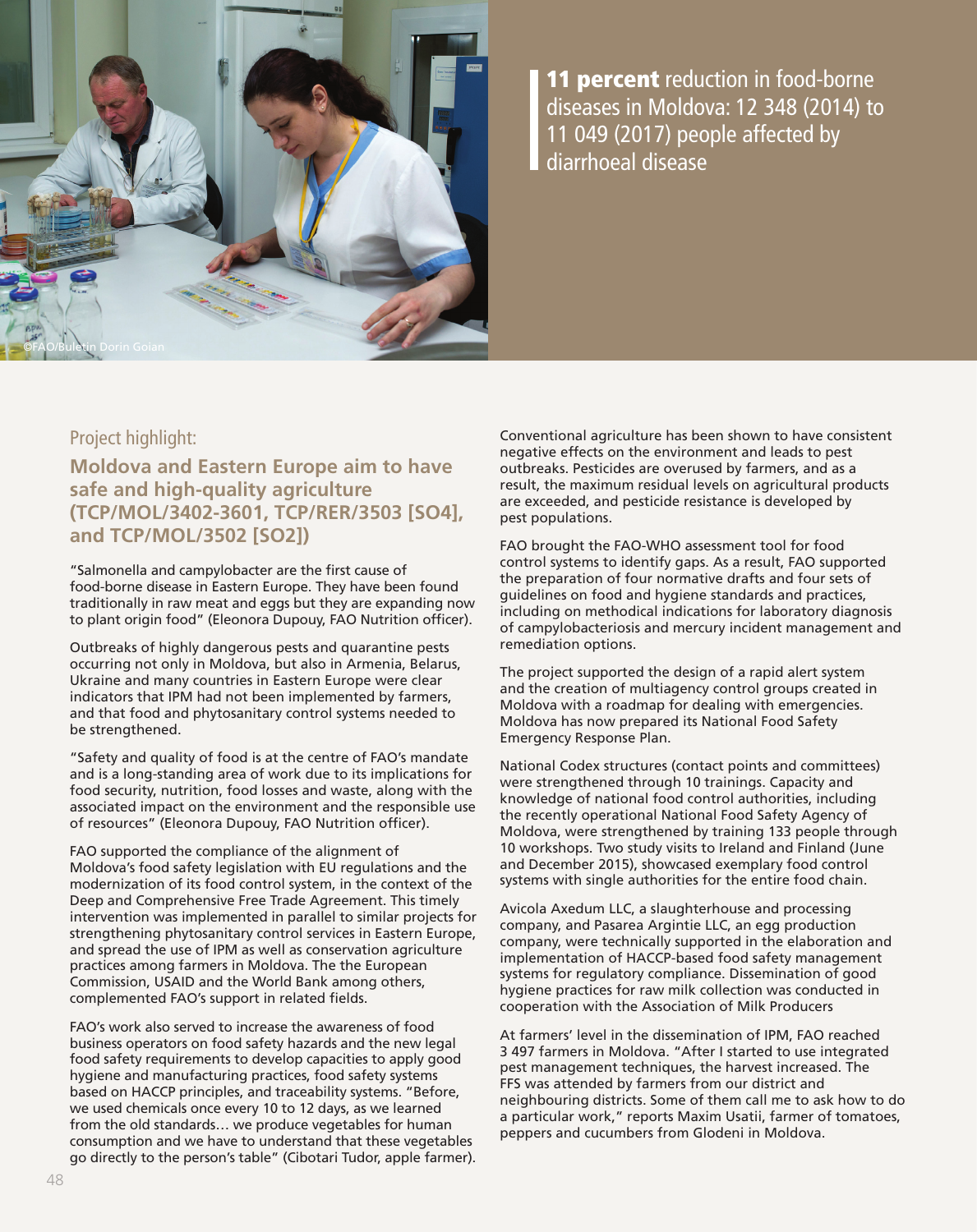FAO provided Maxim with a sprinkler, a shadow mesh, a mosquito net and pheromone and light traps to protect the plants against insects. Farmers benefited from 157 field days and 37 zonal-regional and local field days implemented through 32 FFS. The awareness-raising campaign continued in the national press and during the specialized exhibitions Farmer 2016, Moldagrotech 2016 and Moldagrotech 2017.

Today, FAO's TCP seed projects have catalysed technical support from the Sanitary Veterinary and Food Safety Authority of Romania to apply risk analysis by food control competent authorities and food business operations. The FAO–Turkish Partnership Programme supported the preparation of a guide to help convey food safety requirements and good practices to small-scale producers of milk and to food business operations.

### Project titles

Support to Strengthening the Food Safety System in Moldova

Strengthening capacities of the national phytosanitary control services in four Eastern European countries

Support for adaptation and implementation of Integrated Pest Management

#### Programme countries

Armenia, Belarus, Moldova and Ukraine

#### Key results in Moldova

4 four normative acts on food safety and hygiene regulations and standards drafted and awaiting approval.

8 ToT sessions implemented for 32 FFS facilitators.

85 phytosanitary inspectors trained.

648 hectares used for 6 demonstration plots with CA and IPM for maize, tomato, potato and apple trees.

3 497 farmers benefited from FFS on IPM.

Incidence of food-borne diseases decreased. In 2017, 11 049 people were affected by diarrhoeal disease, compared to 12 348 in 2014.

#### Key results in Eastern Europe

Phytosanitary personnel and inspectors enhanced their capacity in implementing international standards, pest risk analysis and pest surveillance procedures.

Plant quarantine staff and phytosanitary inspectors strengthened their capacity to detect quarantine pests associated with consignments.

Laboratory equipment, surveillance tools and machinery were procured for training purposes and distributed among the countries.

#### Catalytic effects

A technical manual on the implementation of pest surveillance procedures for phytosanitary personnel and inspectors was prepared and distributed to all project countries. Armenia and Moldova took actions for Phytosanitary Capacity Evaluation.